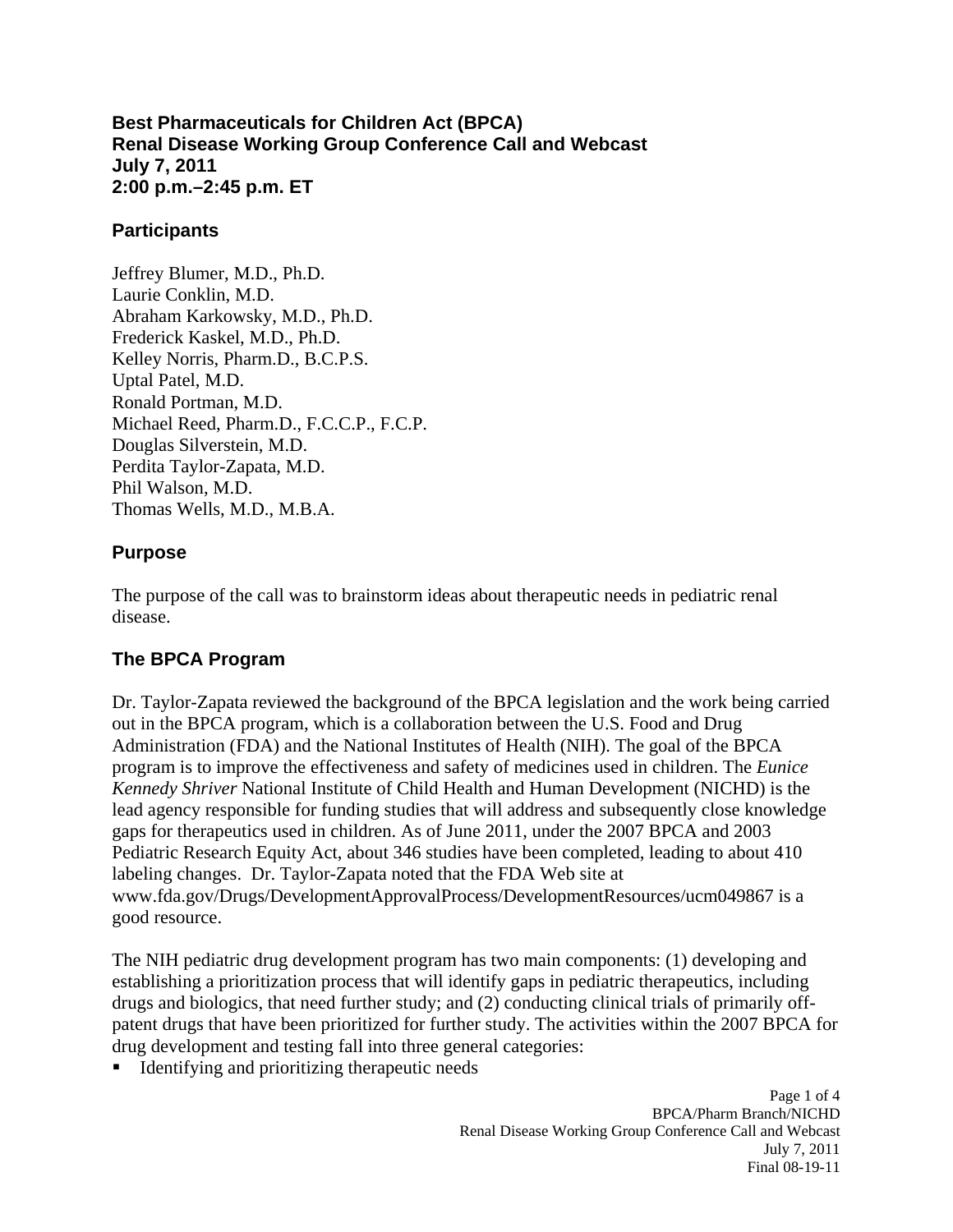- **Developing Written Requests and Proposed Pediatric Study Requests**
- **Conducting studies.**

BPCA outreach efforts include key experts in the field of pediatric pharmacology, mass outreach to major pediatric organizations, therapeutic area working groups, and annual meetings to present working groups' recommendations and develop a priority list of needs in pediatric therapeutics. The BPCA program has continued to improve the prioritization process by making it more objective, increasing global outreach with a broader range of stakeholders and earlier expert input, and including outside evaluators.

Each year, the NICHD identifies three new areas for focus for that calendar year. Therapeutic area working groups are pulled together to discuss the therapeutic needs in that area of pediatric medicine. The NIH asks for recommendations of drugs (drug classes), biologics, and/or other areas of research that affect therapeutics that need further study in pediatrics.

For 2011, the therapeutic areas are pulmonary, hematology, and renal. Working groups for these three areas have been formed. The renal group can expect to meet via teleconference about three times prior to the 2011 annual BPCA prioritization meeting, which will be held in December this year. Minutes of meetings will be posted on the BPCA Web site and distributed to working group members. The working groups' recommendations will be presented at the annual meeting and could lead to future studies, workshops, and publications. Working groups will be invited to participate in the annual meeting.

The BPCA mandate is to identify needs in pediatric therapeutics. The NICHD is fully aware that other institutes have led research efforts and funded studies in each of the therapeutic areas. The NICHD is not trying to duplicate any other research efforts.

The NICHD became interested in the following needs in the renal disease therapeutic area due to recommendations from the 2010 BPCA outreach process:

- **Effect of continuous renal replacement therapy (CRRT) on the pharmacokinetics of** medication used in children with acute kidney injury (AKI), in particular life-saving medications
	- **-** Developing models to predict blood levels of life-saving drugs used in children receiving CRRT (examples include antibiotics, medications for blood pressure support, and sedatives/analgesics)
	- **-** Testing these models in critically ill children with AKI
- **Efficacy and safety of erythropoiesis-stimulating agents (ESAs) in children with chronic** kidney disease (CKD).

# **Open Forum**

 Both of the areas identified would be excellent areas to start on. Little is known about how drugs are metabolized and cleared in CRRT. There are different methods for CRRT, and data have been difficult to get mainly because so few children receive CRRT. Probably only about 200–300 children receive CRRT per year. To obtain sufficient data, many centers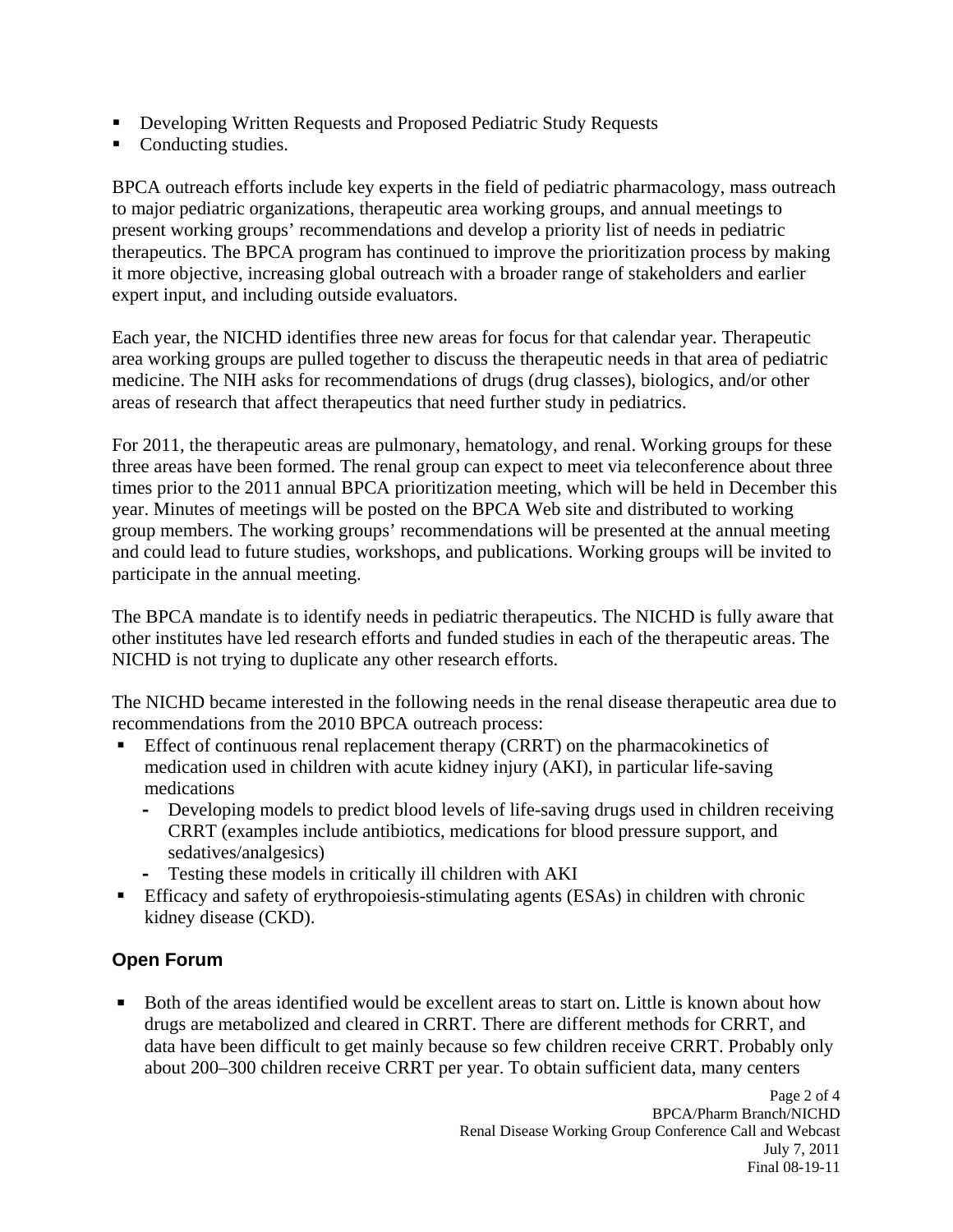would need to buy in to the study. Drugs at the top of the list for study would include antibiotics, blood pressure support medications, analgesics, and chemotherapeutic agents for cancer. There are some data about antibiotics. Such research would be very worthwhile and clinically relevant, but to get adequate numbers for a study would take years.

- $\blacksquare$  . There are some data showing that ESAs do work and seem safer in children than adults. Cardiovascular disease is a concern, but it takes children a long time to develop cardiovascular disease. There is a need to study safety with these agents. Again, the number of patients is limited—about 2,000 children are receiving dialysis. There are about 10,000 children with CKD. Data from dialysis networks are readily available.
- In a current NIH trial in children with CKD with more than 600 enrollees, at the initial entry visit about 40 percent were anemic, despite the availability of ESAs and therapies. There is a treatment gap that should be closed. Anemia is associated with more frequent hospitalizations, infections, and cardiovascular risk, which is a long-term issue, particularly for adults, and has not been adequately studied in children. Anemia can affect neurocognitive development, which has not been studied in the nephrology cohort. Shortterm and long-term growth is an issue, as is cardiac dysfunction with anemia in CKD. Quality of life is affected in children.
- The focus should be on more commonly used sedatives, analgesics, and blood pressure support drugs rather than antibiotics. There are data available about antibiotics, and it would be difficult to decide which ones to pick. Commonly used drugs used in CRRT should be easy to determine. Some data will be needed to help decide which drugs would be best to study. Clearance of drugs is different with the two different modalities of CRRT.
- A literature review about pediatric studies that was prepared for the Centers for Medicare  $\&$ Medicaid Services (CMS) is available.
- A meeting, "Reducing the Impact of Chronic Kidney Disease: Opportunities for Randomized Clinical Trials," will be held at the Natcher Conference Center July 19–20, with the goal of developing studies in CKD. Four areas targeted for trials to be developed include anemia, acidosis, hypertension and proteinuria, and calcium and phosphorus. Pediatric trials will be considered as well as adult trials. Dr. Kaskel will send information about the conference to Dr. Taylor-Zapata to send to group members.
- $\blacksquare$  Early therapy for dyslipidemia in CKD may be worth looking at. Patients with CKD are at risk for dyslipidemia, and most patients with end-stage renal disease, especially those on hemodialysis, have lipid abnormalities. This would also need to be a long-term study. Statins are being used in the CKD population, but only about one-third of patients are being treated for dyslipidemia. Some patients' dyslipidemias are not persistent, so there is a tendency to wait to see if the patient's primary disease gets under control. However, treatment for dyslipidemia is low risk, and the medication can always be stopped.
- A major area of clinical research is bone disease. Osteodystrophy has been a big problem in children in the past. The evolution of treatments has involved calcium supplements, vitamin D, phosphate binders, and diet—which often fails. An article in the *Journal of the American Medical Association* summarizes new data from an adult study that found a marker for cardiovascular risk—fibroblast growth factor 23 (FGF-23), a phosphaturic hormone—is elevated in the blood of patients with CKD even before parathyroid hormone levels rise. Data in children also show that FGF-23 is elevated. FGF-23 has adverse cardiovascular effects.